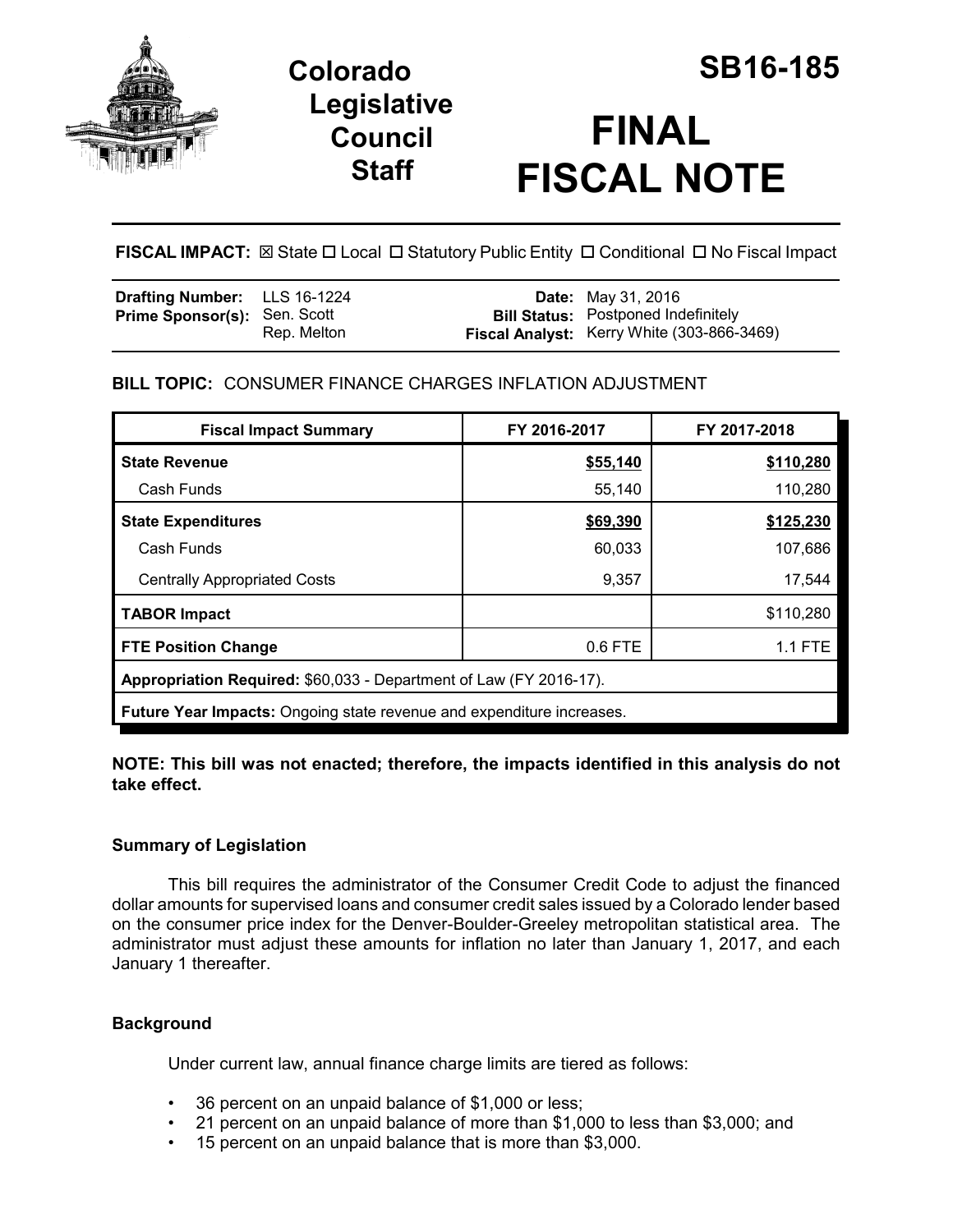May 31, 2016

Supervised loans and consumer credit sales issued by a Colorado lender must comply with the Colorado Uniform Consumer Credit Code (UCCC), which is administered by the Attorney General's Office within the Department of Law. The UCCC program regulates approximately 1,500 entities per year, including payday lenders, mortgage companies, finance companies, and small installment and other lenders. The program conducts an average of 460 compliance examinations and investigates 450 to 500 complaints each year.

The Federal Bureau of Labor Statistics in the U.S. Department of Labor administers the consumer price index program.

#### **State Revenue**

**This bill increases state cash fund revenue credited to the UCCC Cash Fund by \$55,140 in FY 2016-17 and \$110,280 in FY 2017-18 and future years.**

#### **Fee Impact on Individuals, Families or Business**

Section 2-2-322, C.R.S., requires legislative service agency review of measures which create or increase any fee collected by a state agency. The table below identifies the fee impact of this bill for a full year's implementation. This amount is prorated in FY 2016-17 based on the bill's requirement for inflation adjustments be made as of January 1, 2017.

| Table 1. Fee Impact on Individuals, Families or Business |                       |                               |               |                                  |                            |  |
|----------------------------------------------------------|-----------------------|-------------------------------|---------------|----------------------------------|----------------------------|--|
| <b>Type of Fee</b>                                       | <b>Current</b><br>Fee | <b>Proposed</b><br><b>Fee</b> | Fee<br>Change | <b>Number</b><br><b>Affected</b> | <b>Total Fee</b><br>Impact |  |
| License                                                  | 750                   | 825                           | 75            | 488                              | \$36,600                   |  |
| <b>Retail Sales Notification</b>                         | 130                   | 200                           | 70            | 744                              | 52,080                     |  |
| <b>Sales Finance Notification</b>                        | 130                   | 200                           | 70            | 220                              | 15,400                     |  |
| Rent-to-Own Notification                                 | 50                    | 100                           | 50            | 124                              | 6,200                      |  |
|                                                          |                       |                               |               | <b>TOTAL</b>                     | \$110,280                  |  |

## **TABOR Impact**

This bill increases state cash fund revenue from fees, which will increase the amount of money required to be refunded under TABOR beginning in FY 2017-18. TABOR refunds are paid out of the General Fund. No impact is anticipated in FY 2016-17.

## **State Expenditures**

**This bill increases state cash fund expenditures in the Department of Law by \$69,390 and 0.6 FTE in FY 2016-17 and \$125,230 and 1.1 FTE in FY 2017-18 and subsequent years.**  Table 2 and the discussion that follows describe the costs of the bill.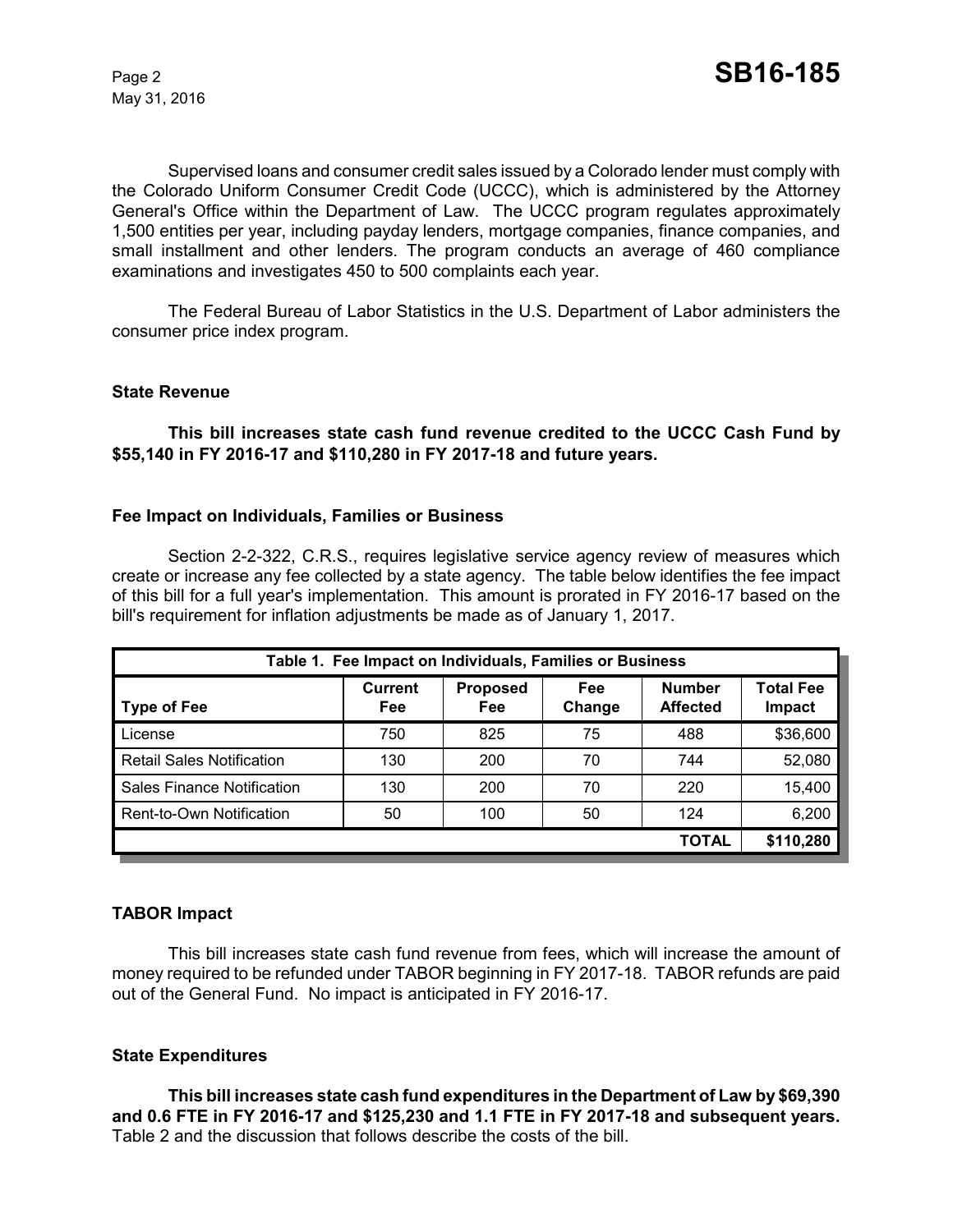| Table 2. Expenditures Under SB16-185               |            |            |  |  |  |
|----------------------------------------------------|------------|------------|--|--|--|
| <b>Cost Components</b>                             | FY 2016-17 | FY 2017-18 |  |  |  |
| <b>Personal Services</b>                           | \$52,711   | \$96,637   |  |  |  |
| FTE.                                               | $0.6$ FTE  | 1.1 FTE    |  |  |  |
| <b>Operating Expenses and Capital Outlay Costs</b> | 570        | 1,045      |  |  |  |
| Travel                                             | 3,252      | 6,504      |  |  |  |
| <b>Computer Programming</b>                        | 3,500      | 3,500      |  |  |  |
| Centrally Appropriated Costs*                      | 9,357      | 17,544     |  |  |  |
| <b>TOTAL</b>                                       | \$69,390   | \$125,230  |  |  |  |

*\* Centrally appropriated costs are not included in the bill's appropriation.*

*Department of Law.* Costs assume that each of the 460 annual examinations will require three additional hours for compliance review. This increased workload requires 1.1 FTE Financial Credit Examiner per year, prorated to 0.6 FTE in the first year. Standard operating costs are included, although no capital outlay is required, as this position works in the field. Travel costs assume about 12,000 miles per year in a fleet vehicle and 24 days of travel expenses. These amounts have also been prorated in the first year. The UCCC computer system will require a new computer algorithm each year in order to make the required adjustments for inflation at a cost of \$3,500 each year.

*Centrally appropriated costs.* Pursuant to a Joint Budget Committee policy, certain costs associated with this bill are addressed through the annual budget process and centrally appropriated in the Long Bill or supplemental appropriations bills, rather than in this bill. The centrally appropriated costs subject to this policy are estimated in the fiscal note for informational purposes and summarized in Table 3.

| Table 3. Centrally Appropriated Costs Under SB16-185                 |            |            |  |  |
|----------------------------------------------------------------------|------------|------------|--|--|
| <b>Cost Components</b>                                               | FY 2016-17 | FY 2017-18 |  |  |
| Employee Insurance (Health, Life, Dental, and Short-term Disability) | \$4,846    | \$8,885    |  |  |
| Supplemental Employee Retirement Payments                            | 4,511      | 8,659      |  |  |
| <b>TOTAL</b>                                                         | \$9,357    | \$17,544   |  |  |

## **Effective Date**

The bill was postponed indefinitely by the House State, Veterans, and Military Affairs Committee on May 4, 2016.

## **State Appropriations**

For FY 2016-17, the bill requires an appropriation of \$60,033 from the UCCC Cash Fund and an allocation of 0.6 FTE to the Department of Law.